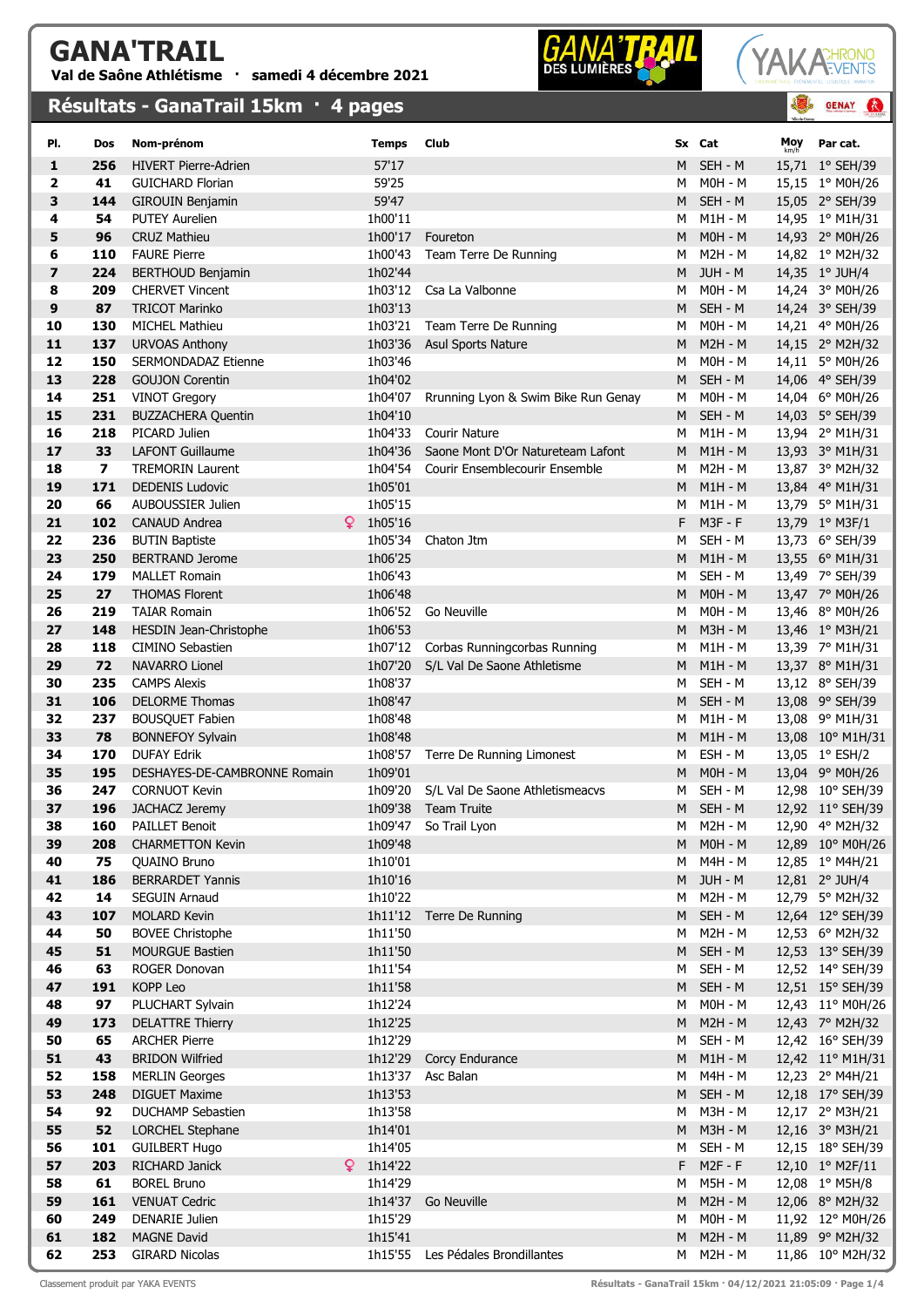| PI.        | Dos          | Nom-prénom                                        |    | <b>Temps</b>       | Club                            |        | Sx Cat                      | Moy<br>km/h | Par cat.                             |
|------------|--------------|---------------------------------------------------|----|--------------------|---------------------------------|--------|-----------------------------|-------------|--------------------------------------|
| 63         | 227          | PLASSARD Jean-Luc                                 |    | 1h16'02            | Go Neuville                     | M      | <b>M2H - M</b>              |             | 11,84 11° M2H/32                     |
| 64         | 151          | <b>BUSSY Clement</b>                              |    | 1h16'09            |                                 | м      | SEH - M                     |             | 11,82 19° SEH/39                     |
| 65         | 29           | <b>COLIN Jeremy</b>                               |    | 1h16'13            |                                 | M      | ESH - M                     |             | 11,81 2° ESH/2                       |
| 66         | 125          | SANCHEZ-BROCHET Chloe                             | Q  | 1h16'18            | Corbas Runningcorbas Running    | F.     | $SEF - F$                   |             | 11,80 1° SEF/14                      |
| 67         | 187          | <b>FARGETON Yoni</b>                              |    | 1h16'37            |                                 | M      | JUH - M                     |             | 11,75 3° JUH/4                       |
| 68         | 152          | <b>THOMAS Didier</b>                              |    | 1h17'04            |                                 | м      | M3H - M                     |             | 11,68 4° M3H/21                      |
| 69         | 47           | <b>LAMY Camille</b>                               |    | 1h17'13            |                                 | M      | $MOH - M$                   |             | 11,66 13° M0H/26                     |
| 70         | 126          | <b>PRUNEAU Laurent</b>                            |    | 1h17'35            | Corbas Runningcorbas Running    | м      | M3H - M                     |             | 11,60 5° M3H/21                      |
| 71         | 98           | <b>AUBOYER Gerald</b>                             |    | 1h17'47            |                                 | M      | $MOH - M$                   |             | 11,57 14° M0H/26                     |
| 72<br>73   | 207<br>89    | <b>MISERY Pierre</b><br><b>BONHOMME Jerome</b>    |    | 1h17'52<br>1h17'58 | <b>Team Des Monts</b>           | м      | $M1H - M$<br>$M2H - M$      |             | 11,56 12° M1H/31                     |
| 74         | 42           | <b>MANSSART Hugues</b>                            |    | 1h18'03            | Losmoltos                       | M<br>М | M3H - M                     |             | 11,54 12° M2H/32<br>11,53 6° M3H/21  |
| 75         | 223          | RODRIGUEZ-DELSIGNORE Camille                      | Q. | 1h18'06            | S/L Val De Saone Athletismeacvs | F      | ESF - F                     |             | 11,52 1° ESF/2                       |
| 76         | 36           | <b>DREYFUS Jeanne</b>                             | Q  | 1h18'17            |                                 | F.     | $M1F - F$                   |             | 11,50 1° M1F/14                      |
| 77         | 21           | THIZY Leo                                         |    | 1h18'21            |                                 | M      | SEH - M                     |             | 11,49 20° SEH/39                     |
| 78         | 68           | <b>FOURNION Mathieu</b>                           |    | 1h18'22            |                                 | м      | SEH - M                     |             | 11,48 21° SEH/39                     |
| 79         | $\mathbf{2}$ | <b>LIVENAIS Cedric</b>                            |    | 1h18'31            | Corcy Endurance                 | M      | <b>M2H - M</b>              |             | 11,46 13° M2H/32                     |
| 80         | 212          | PINGEON Thierry                                   |    | 1h18'32            |                                 | м      | M3H - M                     |             | 11,46 7° M3H/21                      |
| 81         | 17           | MARTINEZ Julien                                   |    | 1h18'32            |                                 | M      | $M1H - M$                   |             | 11,46 13° M1H/31                     |
| 82         | 26           | <b>DARONNAT Dominique</b>                         |    | 1h18'32            | <b>Team Coatex</b>              | М      | M4H - M                     |             | 11,46 3° M4H/21                      |
| 83         | 24           | <b>DURET Helene</b>                               | Q  | 1h18'33            | S/L Val De Saone Athletisme     |        | $F$ M1F-F                   |             | 11,46 2° M1F/14                      |
| 84         | 189          | <b>ODIN Thomas</b>                                |    | 1h18'59            |                                 | м      | $M1H - M$                   |             | 11,39 14° M1H/31                     |
| 85         | 252          | <b>MATHIEU Ghilardi</b>                           |    | 1h19'04            |                                 | M      | JUH - M                     |             | 11,38 4° JUH/4                       |
| 86         | 56           | <b>ECOCHARD Christophe</b>                        |    | 1h20'08            | Dombes Running Evasion          | м      | <b>M3H - M</b>              |             | 11,23 8° M3H/21                      |
| 87         | 129          | <b>CRESCENCE Jean-Dominique</b>                   |    | 1h20'09            | Corbas Runningcorbas Running    | M      | <b>M2H - M</b>              |             | 11,23 14° M2H/32                     |
| 88         | 38           | <b>MOUCAUD Francois</b>                           |    | 1h20'42            |                                 | M      | SEH - M                     |             | 11,15 22° SEH/39                     |
| 89         | 255          | <b>BADOC Manuel</b>                               |    | 1h20'50            |                                 | M      | $M1H - M$                   |             | 11,13 15° M1H/31                     |
| 90         | 188          | <b>LEVISTRE Eric</b>                              |    | 1h21'28            | Go Neuville                     | м      | M3H - M                     |             | 11,05 9° M3H/21                      |
| 91<br>92   | 81<br>74     | <b>CHEVALIER Thibault</b><br><b>LEURENT Simon</b> |    | 1h21'30<br>1h21'31 |                                 | M<br>м | $M1H - M$<br><b>M0H - M</b> |             | 11,04 16° M1H/31                     |
| 93         | 225          | <b>REVOL Olivier</b>                              |    | 1h21'31            | Courir Ensemble                 | M      | <b>M2H - M</b>              |             | 11,04 15° M0H/26<br>11,04 15° M2H/32 |
| 94         | 132          | LEROY Paul-Edouard                                |    | 1h21'31            |                                 | М      | <b>M0H - M</b>              |             | 11,04 16° M0H/26                     |
| 95         | 149          | <b>ROUSSON Serge</b>                              |    | 1h21'33            | Go Neuville                     | M      | <b>M4H - M</b>              |             | 11,04 4° M4H/21                      |
| 96         | 134          | <b>MARTIN Clement</b>                             |    | 1h21'37            |                                 | М      | SEH - M                     |             | 11,03 23° SEH/39                     |
| 97         | 153          | <b>FACCIO Karine</b>                              | Q. | 1h21'50            | S/L Val De Saone Athletismeacvs | F.     | $M2F - F$                   |             | 11,00 2° M2F/11                      |
| 98         | 116          | <b>CHATAGNON Fabien</b>                           |    | 1h21'57            | Corbas Running                  | м      | M1H - M                     |             | 10,98 17° M1H/31                     |
| 99         | 241          | <b>TISSERAND Damien</b>                           |    | 1h21'59            |                                 | M      | $M1H - M$                   |             | 10,98 18° M1H/31                     |
| 100        | 30           | <b>GULLUNI Nicolas</b>                            |    | 1h22'00            |                                 | М      | M1H - M                     |             | 10,98 19° M1H/31                     |
| 101        | 62           | <b>HENRY David</b>                                |    | 1h22'07            | <b>Boulangerie Henry</b>        |        | M M3H-M                     |             | 10,96 10° M3H/21                     |
| 102        | 13           | <b>GRIVET Christophe</b>                          |    | 1h22'46            |                                 | м      | M2H - M                     |             | 10,87 16° M2H/32                     |
| 103        | 53           | MINARD Sebastien                                  |    | 1h22'51            |                                 | M      | M3H - M                     |             | 10,86 11° M3H/21                     |
| 104        | 226          | <b>ANTOINE Philippe</b>                           |    | 1h23'12            | Dombes Running Evasion          | м      | M3H - M                     |             | 10,82 12° M3H/21                     |
| 105        | 183          | STEIBEL Romain                                    |    | 1h23'17            |                                 | M      | SEH - M                     |             | 10,81 24° SEH/39                     |
| 106        | 39           | <b>NEDELEC Patrick</b>                            |    | 1h23'26<br>1h23'26 |                                 | М      | M6H - M                     |             | 10,79 1° M6H/2                       |
| 107<br>108 | 88<br>176    | <b>BOSS Arnaud</b><br><b>CHOLLET Ludovic</b>      |    | 1h23'37            |                                 | M<br>М | $M3H - M$<br>M1H - M        |             | 10,79 13° M3H/21<br>10,76 20° M1H/31 |
| 109        | 141          | ZANIRATO Audrey                                   | Q  | 1h23'42            | Corbas Runningcorbas Running    | F.     | $MOF - F$                   |             | 10,75 1° M0F/5                       |
| 110        | 220          | <b>VILLARD Patrick</b>                            |    | 1h23'43            |                                 | м      | M2H - M                     |             | 10,75 17° M2H/32                     |
| 111        | 127          | VAGOGNE Xavier                                    |    | 1h23'52            | Corbas Runningcorbas Running    | M      | <b>M2H - M</b>              |             | 10,73 18° M2H/32                     |
| 112        | 113          | SEGARRA Michel                                    |    | 1h24'09            | Ajt                             | М      | M4H - M                     |             | 10,70 5° M4H/21                      |
| 113        | 204          | VIGO Paul                                         |    | 1h24'22            |                                 | M      | $MOH - M$                   |             | 10,67 17° M0H/26                     |
| 114        | 232          | KHELFALLAH Sofiane                                |    | 1h24'26            |                                 | м      | SEH - M                     |             | 10,66 25° SEH/39                     |
| 115        | 3            | <b>CACHELEUX David</b>                            |    | 1h24'33            |                                 | M      | $M1H - M$                   |             | 10,64 21° M1H/31                     |
| 116        | 105          | <b>FOUGERE Arnaud</b>                             |    | 1h24'35            |                                 | м      | M0H - M                     |             | 10,64 18° M0H/26                     |
| 117        | 165          | <b>MACHON Camille</b>                             | Q  | 1h24'47            | Saone Mont D'Or Nature          | F.     | $MOF - F$                   |             | 10,62 2° M0F/5                       |
| 118        | 245          | LAPANDERY Christophe                              |    | 1h24'58            |                                 | М      | M4H - M                     |             | 10,59 6° M4H/21                      |
| 119        | 115          | <b>BELTRA Olivier</b>                             |    | 1h25'00            | Corbas Runningcorbas Running    | M      | <b>M3H - M</b>              |             | 10,59 14° M3H/21                     |
| 120        | 243          | <b>BERNY Yvon</b>                                 |    | 1h25'01            | S/L Ea Villefranche             | м      | M4H - M                     |             | 10,59 7° M4H/21                      |
| 121        | 138          | SILVA David                                       |    | 1h25'04            | All Jura Trail                  | M      | <b>M2H - M</b>              |             | 10,58 19° M2H/32                     |
| 122<br>123 | 258          | SEVE Jean-Philippe                                |    | 1h25'13            |                                 | м<br>M | M3H - M                     |             | 10,56 15° M3H/21                     |
| 124        | 104<br>181   | <b>GIRARD Marcellin</b><br><b>BANQUET David</b>   |    | 1h25'31<br>1h25'33 |                                 | М      | $M1H - M$<br>SEH - M        |             | 10,52 22° M1H/31<br>10,52 26° SEH/39 |
| 125        | 12           | DOMINGUES Joao                                    |    | 1h25'36            | <b>Team Coatex</b>              | M      | $M1H - M$                   |             | 10,51 23° M1H/31                     |
| 126        | 162          | DAVID Guillaume                                   |    | 1h25'50            |                                 | м      | MOH - M                     |             | 10,49 19° M0H/26                     |
| 127        | 198          | <b>DAUNIS Vincent</b>                             |    | 1h26'03            |                                 | М      | $MOH - M$                   |             | 10,46 20° M0H/26                     |
| 128        | 82           | <b>CERUTTI Frederic</b>                           |    | 1h26'20            |                                 | м      | M5H - M                     |             | 10,42 2° M5H/8                       |
| 129        | 117          | <b>CHARBOUILLOT Antoine</b>                       |    | 1h26'42            | Corbas Runningcorbas Running    |        | M SEH-M                     |             | 10,38 27° SEH/39                     |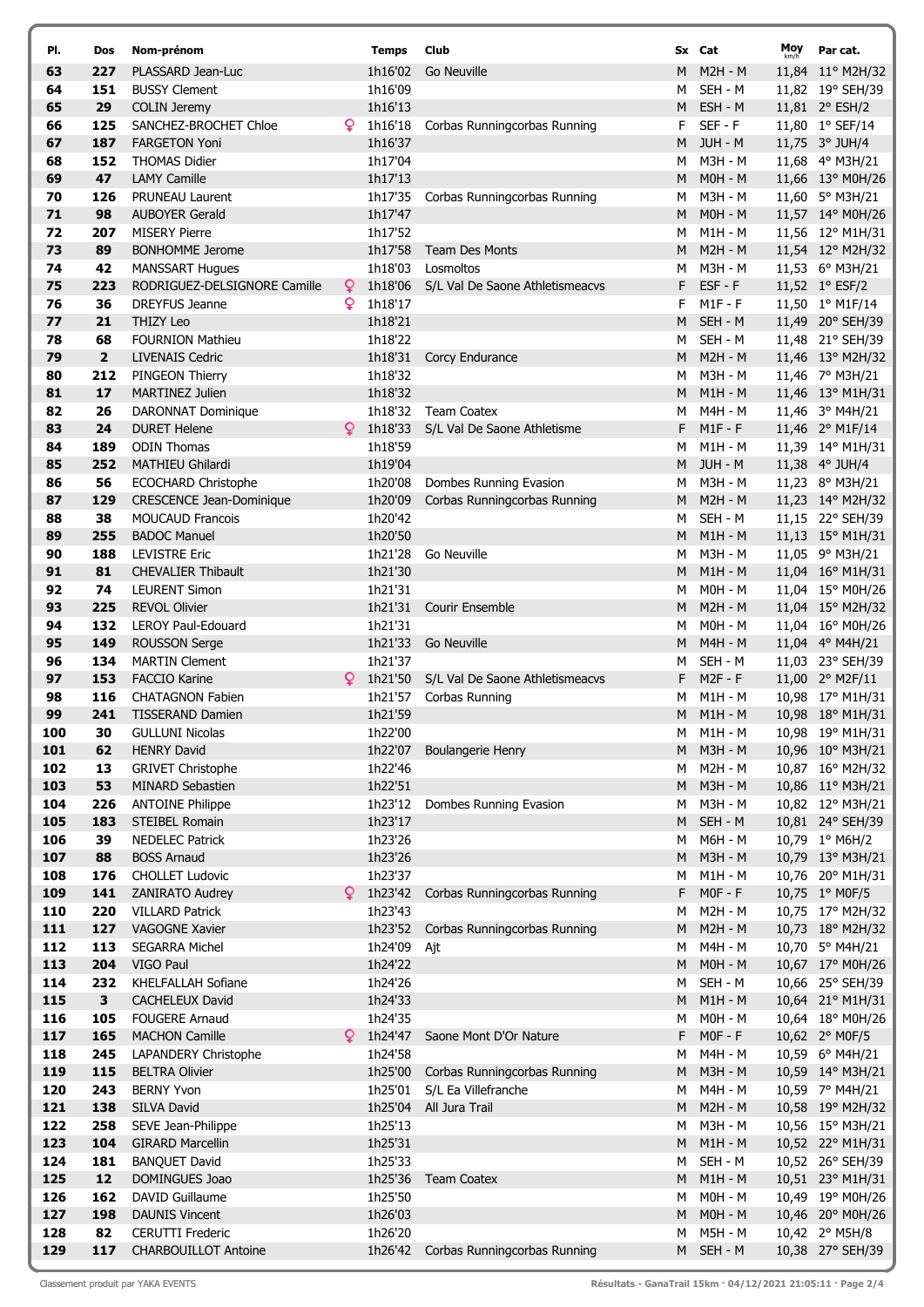| PI.        | Dos        | Nom-prénom                                       |   |
|------------|------------|--------------------------------------------------|---|
| 130        | 254        | <b>GIRARD Annabelle</b>                          | Q |
| 131        | 122        | <b>LIOTARD Marielle</b>                          | Q |
| 132        | 34         | <b>JEAN Philippe</b>                             |   |
| 133        | 257        | <b>DE-MATOS Manuel</b>                           |   |
| 134        | 76         | <b>SAUZET Frederic</b>                           |   |
| 135<br>136 | 167<br>77  | WOJTOWICZ Sylvain<br><b>WEIMER Chloe</b>         | Q |
| 137        | 194        | <b>JOLIET Stephane</b>                           |   |
| 138        | 121        | <b>BONNIOL Herve</b>                             |   |
| 139        | 211        | LE-FAUCHEUR Stephanie                            | Q |
| 140        | 8          | <b>DUPERRET Jean-Charles</b>                     |   |
| 141        | 233        | <b>GALISSI Laura</b>                             | Q |
| 142        | 177        | <b>BOBILLOT Pierre</b>                           |   |
| 143        | 244        | <b>DUBOST Jerome</b>                             |   |
| 144        | 159        | <b>GILLET Daniel</b>                             |   |
| 145        | 180        | <b>BOUVIER Evelyne</b>                           | Q |
| 146        | 157        | <b>ARGOUD Emmanuel</b>                           |   |
| 147        | 48         | ROUSSET Jean-Philippe                            |   |
| 148        | 213        | <b>FONTAINE Alice</b>                            | Q |
| 149        | 205        | <b>CHAVANON Pierre</b>                           |   |
| 150        | 103        | <b>BARRET Alain</b>                              |   |
| 151        | 95         | <b>DUTANG Frederic</b>                           |   |
| 152<br>153 | 94<br>10   | <b>DUTANG Stephane</b><br><b>MUGUET Philippe</b> |   |
| 154        | 32         | <b>VIAL Lionel</b>                               |   |
| 155        | 242        | <b>BERTAIL Brice</b>                             |   |
| 156        | 71         | <b>RAMON Mathieu</b>                             |   |
| 157        | 147        | <b>POSTEL Felise</b>                             |   |
| 158        | 23         | <b>RAUCH Cyprien</b>                             |   |
| 159        | 199        | <b>CHATELAIN Jean-Francois</b>                   |   |
| 160        | 99         | <b>FRESELLE Thomas</b>                           |   |
| 161        | 31         | <b>DURY Laurent</b>                              |   |
| 162        | 215        | LE-ROY Maureen                                   | Q |
| 163        | 100        | <b>MARCANT Fabrice</b>                           |   |
| 164        | 86         | <b>MEYER-ELBAZ Karine</b>                        | Q |
| 165        | 140        | <b>PONTIER Sophie</b>                            | Q |
| 166        | 37         | <b>BALAY Christophe</b>                          |   |
| 167        | 229<br>139 | <b>TARDY Yvan</b><br><b>BERNAR Jerome</b>        |   |
| 168<br>169 | 200        | RICHARD-VITTON Julien                            |   |
| 170        | 136        | LOMBARD Sebastien                                |   |
| 171        | 239        | <b>BENOIT Laetitia</b>                           | Q |
| 172        | 230        | <b>NOH Hwayoung</b>                              | Q |
| 173        | 55         | <b>HUMBERT Didier</b>                            |   |
| 174        | 221        | <b>DUPONT Floriane</b>                           | Q |
| 175        | 216        | <b>DENIS Jacques</b>                             |   |
| 176        | 44         | <b>NOIRAULT Pierre</b>                           |   |
| 177        | 145        | <b>PAYELLE Dominique</b>                         |   |
| 178        | 240        | <b>BENOIT Jeoffrey</b>                           |   |
| 179        | 206        | <b>GOUASMIER Yann</b>                            |   |
| 180        | 1          | <b>PAPIN Celine</b>                              | Q |
| 181        | 57         | <b>DEMONCY Johann</b>                            | Q |
| 182<br>183 | 58<br>11   | <b>DEMONCY Caroline</b><br><b>HANS Julien</b>    |   |
| 184        | 22         | <b>ROCHER Lucile</b>                             | Q |
| 185        | 246        | <b>CANTAT Philippe</b>                           |   |
| 186        | 49         | <b>BERNARD Christine</b>                         | Q |
| 187        | 156        | QUINON Jean-Baptiste                             |   |
| 188        | 142        | <b>JAMETON Vincianne</b>                         | Q |
| 189        | 90         | <b>JAMIN Bertrand</b>                            |   |
| 190        | 202        | <b>MACE Frederic</b>                             |   |
| 191        | 91         | <b>VEROT Maxime</b>                              |   |
| 192        | 45         | RONGIER Stephanie                                | Q |
| 193        | 214        | <b>GABEREAU Aurelien</b>                         |   |
| 194        | 28         | <b>GUIGARD Luc</b>                               |   |
| 195        | 40         | <b>RAZUREL Mickael</b>                           |   |
| 196        | 79         | PITTET Zoe                                       | Q |

 $\ell$ 

| PI.        | Dos        | Nom-prénom                                     |    | <b>Temps</b>       | Club                                             |        | Sx Cat                    | Moy          | Par cat.                           |
|------------|------------|------------------------------------------------|----|--------------------|--------------------------------------------------|--------|---------------------------|--------------|------------------------------------|
| 130        | 254        | <b>GIRARD Annabelle</b>                        | Q  | 1h27'06            | S/L Asul Bron                                    |        | $M1F - F$                 |              | 10,33 3° M1F/14                    |
| 131        | 122        | <b>LIOTARD Marielle</b>                        | Q  | 1h27'06            | Corbas Runningcorbas Running                     | F      | $M2F - F$                 |              | 10,33 3° M2F/11                    |
| 132        | 34         | <b>JEAN Philippe</b>                           |    | 1h27'18            |                                                  | м      | M2H - M                   |              | 10,31 20° M2H/32                   |
| 133        | 257        | <b>DE-MATOS Manuel</b>                         |    | 1h27'18            |                                                  | M      | <b>M3H - M</b>            |              | 10,31 16° M3H/21                   |
| 134        | 76         | <b>SAUZET Frederic</b>                         |    | 1h27'28            |                                                  | M      | M4H - M                   |              | 10,29 8° M4H/21                    |
| 135        | 167        | WOJTOWICZ Sylvain                              |    | 1h27'45            |                                                  | M      | <b>M2H - M</b>            |              | 10,26 21° M2H/32                   |
| 136        | 77         | <b>WEIMER Chloe</b>                            | ¥. | 1h28'07            |                                                  | F      | $SEF - F$                 |              | 10,21 2° SEF/14                    |
| 137        | 194        | <b>JOLIET Stephane</b>                         |    | 1h28'12            | Dombes Running Evasion                           | M      | <b>M2H - M</b>            |              | 10,20 22° M2H/32                   |
| 138        | 121        | <b>BONNIOL Herve</b>                           |    | 1h28'13            |                                                  | м      | <b>M2H - M</b>            |              | 10,20 23° M2H/32                   |
| 139        | 211        | LE-FAUCHEUR Stephanie                          |    | $9$ 1h28'29        | No Brain                                         | F      | $M1F - F$                 |              | 10,17 4° M1F/14                    |
| 140        | 8          | DUPERRET Jean-Charles                          |    | 1h28'40            |                                                  | M      | <b>M5H - M</b>            |              | 10,15 3° M5H/8                     |
| 141        | 233        | <b>GALISSI Laura</b>                           |    | $9 \t1h28'48$      |                                                  | F      | $SEF - F$                 |              | 10,14 3° SEF/14                    |
| 142        | 177<br>244 | <b>BOBILLOT Pierre</b><br><b>DUBOST Jerome</b> |    | 1h28'51<br>1h29'00 |                                                  | M      | M5H - M<br><b>M3H - M</b> |              | 10,13 4° M5H/8                     |
| 143<br>144 | 159        | <b>GILLET Daniel</b>                           |    | 1h29'00            | A J T Saone Vallee                               | M<br>м | M7H - M                   |              | 10,11 17° M3H/21<br>10,11 1° M7H/3 |
| 145        | 180        | <b>BOUVIER Evelyne</b>                         | Q  | 1h29'01            | Asc Balan                                        | F      | $M4F - F$                 |              | 10,11 1° M4F/4                     |
| 146        | 157        | <b>ARGOUD Emmanuel</b>                         |    | 1h29'03            | Ajt Saône Vallée                                 | M      | M3H - M                   |              | 10,11 18° M3H/21                   |
| 147        | 48         | ROUSSET Jean-Philippe                          |    | 1h29'14            | Ral Boxe Lons                                    | M      | <b>M2H - M</b>            |              | 10,09 24° M2H/32                   |
| 148        | 213        | <b>FONTAINE Alice</b>                          |    | 1h29'18            | No Brain                                         | F      | $M1F - F$                 |              | 10,08 5° M1F/14                    |
| 149        | 205        | <b>CHAVANON Pierre</b>                         |    | 1h29'28            | Chavanon                                         | M      | $MOH - M$                 |              | 10,06 21° M0H/26                   |
| 150        | 103        | <b>BARRET Alain</b>                            |    | 1h29'36            |                                                  | м      | M4H - M                   |              | 10,04 9° M4H/21                    |
| 151        | 95         | <b>DUTANG Frederic</b>                         |    | 1h29'37            |                                                  | M      | $M1H - M$                 |              | 10,04 24° M1H/31                   |
| 152        | 94         | <b>DUTANG Stephane</b>                         |    | 1h29'37            |                                                  | м      | SEH - M                   |              | 10,04 28° SEH/39                   |
| 153        | 10         | <b>MUGUET Philippe</b>                         |    | 1h29'40            |                                                  | M      | M4H - M                   |              | 10,04 10° M4H/21                   |
| 154        | 32         | <b>VIAL Lionel</b>                             |    | 1h29'44            |                                                  | м      | SEH - M                   |              | 10,03 29° SEH/39                   |
| 155        | 242        | <b>BERTAIL Brice</b>                           |    | 1h30'02            |                                                  | M      | $MOH - M$                 |              | 10,00 22° M0H/26                   |
| 156        | 71         | <b>RAMON Mathieu</b>                           |    | 1h30'04            |                                                  | м      | M1H - M                   | 9,99         | 25° M1H/31                         |
| 157        | 147        | <b>POSTEL Felise</b>                           |    | 1h30'10            |                                                  | M      | SEH - M                   | 9,98         | 30° SEH/39                         |
| 158        | 23         | <b>RAUCH Cyprien</b>                           |    | 1h30'22            | Les Démons                                       | M      | SEH - M                   | 9,96         | 31° SEH/39                         |
| 159        | 199        | <b>CHATELAIN Jean-Francois</b>                 |    | 1h30'26            |                                                  | M      | <b>M4H - M</b>            | 9,95         | $11^{\circ}$ M4H/21                |
| 160        | 99         | <b>FRESELLE Thomas</b>                         |    | 1h30'32            |                                                  | М      | SEH - M                   | 9,94         | 32° SEH/39                         |
| 161<br>162 | 31<br>215  | <b>DURY Laurent</b><br>LE-ROY Maureen          |    | 1h30'35<br>1h30'47 | Slonirun                                         | M<br>F | <b>M2H - M</b><br>ESF-F   | 9,91         | 9,94 25° M2H/32<br>$2°$ ESF/2      |
| 163        | 100        | <b>MARCANT Fabrice</b>                         |    | 1h31'17            |                                                  | M      | $MOH - M$                 | 9,86         | 23° M0H/26                         |
| 164        | 86         | MEYER-ELBAZ Karine                             | ¥  | 1h31'30            |                                                  | F      | $M1F - F$                 | 9,84         | 6° M1F/14                          |
| 165        | 140        | PONTIER Sophie                                 | Q  | 1h31'47            | Corbas Runningcorbas Running                     | F      | $M2F - F$                 | 9,81         | 4° M2F/11                          |
| 166        | 37         | <b>BALAY Christophe</b>                        |    | 1h31'48            |                                                  | м      | M1H - M                   | 9,80         | 26° M1H/31                         |
| 167        | 229        | <b>TARDY Yvan</b>                              |    |                    | 1h31'52 As Ibm Lyonas Ibm Lyon                   | м      | <b>M5H - M</b>            | 9,80         | 5° M5H/8                           |
| 168        | 139        | <b>BERNAR Jerome</b>                           |    |                    | 1h31'53 Corbas Runningcorbas Running             | M      | M4H - M                   |              | 9,80 12° M4H/21                    |
| 169        | 200        | RICHARD-VITTON Julien                          |    | 1h31'53            | Dombes Running Evasion                           | M      | <b>M2H - M</b>            |              | 9,80 26° M2H/32                    |
| 170        | 136        | LOMBARD Sebastien                              |    |                    | 1h31'57 As Caluire Et Cuire                      | м      | SEH - M                   | 9,79         | 33° SEH/39                         |
| 171        | 239        | <b>BENOIT Laetitia</b>                         | ¥  | 1h32'02            |                                                  | F      | $MOF - F$                 |              | 9,78 3° MOF/5                      |
| 172        | 230        | NOH Hwayoung                                   | Q  | 1h32'07            |                                                  | F      | $M1F - F$                 |              | 9,77 7° M1F/14                     |
| 173        | 55         | <b>HUMBERT Didier</b>                          |    | 1h32'11            | Ral Boxe Lons                                    | M      | M4H - M                   | 9,76         | 13° M4H/21                         |
| 174        | 221        | <b>DUPONT Floriane</b>                         | Q  | 1h32'14            |                                                  | F      | $M1F - F$                 |              | 9,76 8° M1F/14                     |
| 175        | 216        | <b>DENIS Jacques</b>                           |    | 1h32'17            |                                                  | M      | $M1H - M$                 |              | 9,75 27° M1H/31                    |
| 176        | 44         | <b>NOIRAULT Pierre</b>                         |    | 1h32'20            | Les Vieux Qui Courent                            | М      | M2H - M                   | 9,75         | 27° M2H/32                         |
| 177<br>178 | 145<br>240 | PAYELLE Dominique<br><b>BENOIT Jeoffrey</b>    |    | 1h32'20<br>1h32'44 |                                                  | M<br>м | <b>M2H - M</b><br>MOH - M | 9,71         | 9,75 28° M2H/32<br>24° M0H/26      |
| 179        | 206        | <b>GOUASMIER Yann</b>                          |    | 1h32'52            |                                                  | M      | <b>M4H - M</b>            | 9,69         | 14° M4H/21                         |
| 180        | 1          | <b>PAPIN Celine</b>                            |    | $9$ 1h33'32        |                                                  | F      | $MOF - F$                 | 9,62         | 4° M0F/5                           |
| 181        | 57         | DEMONCY Johann                                 |    | 1h33'37            |                                                  | M      | $M2H - M$                 |              | 9,61 29° M2H/32                    |
| 182        | 58         | <b>DEMONCY Caroline</b>                        |    | 1h33'41            |                                                  | F      | $M1F - F$                 | 9,61         | 9° M1F/14                          |
| 183        | 11         | <b>HANS Julien</b>                             |    | 1h33'45            |                                                  | M      | SEH - M                   | 9,60         | 34° SEH/39                         |
| 184        | 22         | <b>ROCHER Lucile</b>                           |    | $9$ 1h33'55        |                                                  | F      | SEF - F                   | 9,58         | 4° SEF/14                          |
| 185        | 246        | <b>CANTAT Philippe</b>                         |    | 1h34'20            | Ajt Saone Vallee                                 | M      | M4H - M                   |              | 9,54 15° M4H/21                    |
| 186        | 49         | <b>BERNARD Christine</b>                       |    | $9$ 1h34'26        | Ral Boxe Lons                                    | F      | $M1F - F$                 | 9,53         | 10° M1F/14                         |
| 187        | 156        | QUINON Jean-Baptiste                           |    | 1h34'43            |                                                  | M      | $MOH - M$                 | 9,50         | 25° M0H/26                         |
| 188        | 142        | <b>JAMETON Vincianne</b>                       |    |                    | <b>9</b> 1h34'47 S/L Val De Saone Athletismeacvs | F      | $M1F - F$                 | 9,50         | 11° M1F/14                         |
| 189        | 90         | <b>JAMIN Bertrand</b>                          |    | 1h34'52            |                                                  | M      | $M1H - M$                 | 9,49         | 28° M1H/31                         |
| 190        | 202        | <b>MACE Frederic</b>                           |    | 1h34'58            |                                                  | м      | M1H - M                   | 9,48         | 29° M1H/31                         |
| 191        | 91         | <b>VEROT Maxime</b>                            |    | 1h35'32            |                                                  | M      | $M1H - M$                 | 9,42         | 30° M1H/31                         |
| 192        | 45         | RONGIER Stephanie                              |    | 1h36'02<br>1h36'45 | Les Vieux Qui Courent                            | F      | M2F - F                   | 9,37         | 5° M2F/11                          |
| 193<br>194 | 214<br>28  | <b>GABEREAU Aurelien</b><br><b>GUIGARD Luc</b> |    | 1h36'45            |                                                  | M<br>м | MOH - M<br>M3H - M        | 9,30<br>9,30 | 26° M0H/26<br>19° M3H/21           |
| 195        | 40         | <b>RAZUREL Mickael</b>                         |    | 1h36'45            |                                                  | M      | <b>M2H - M</b>            | 9,30         | 30° M2H/32                         |
| 196        | 79         | PITTET Zoe                                     |    | $9$ 1h37'20        |                                                  | F.     | $SEF - F$                 | 9,25         | 5° SEF/14                          |
|            |            |                                                |    |                    |                                                  |        |                           |              |                                    |